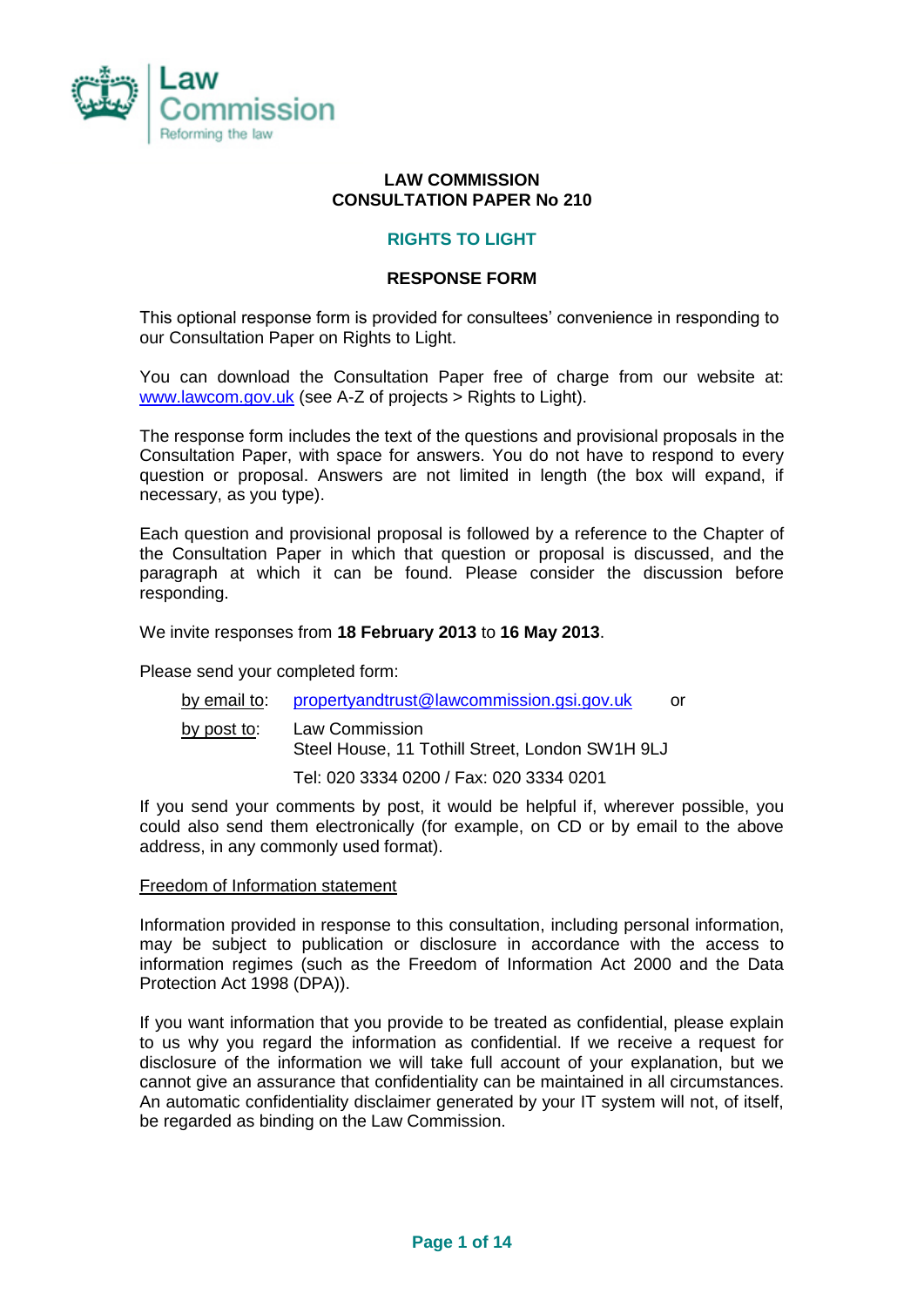The Law Commission will process your personal data in accordance with the DPA and in most circumstances this will mean that your personal data will not be disclosed to third parties.

### **Your details**

**Name:** The City of London Law Society (Land Law and Planning and Environmental Law Committees)

**Email address:** mail@citysolicitors.org.uk

**Postal address:** 4 College Hill, London EC4R 2RB

**Telephone number:** 0207 329 2173

**Are you responding on behalf of a firm, association or other organisation? If so, please give its name (and address, if not the same as above):**

Yes. Please see above.

**If you want information that you provide to be treated as confidential, please explain to us why you regard the information as confidential:**

Not applicable.

**As explained above, we will take full account of your explanation but cannot give an assurance that confidentiality can be maintained in all circumstances.**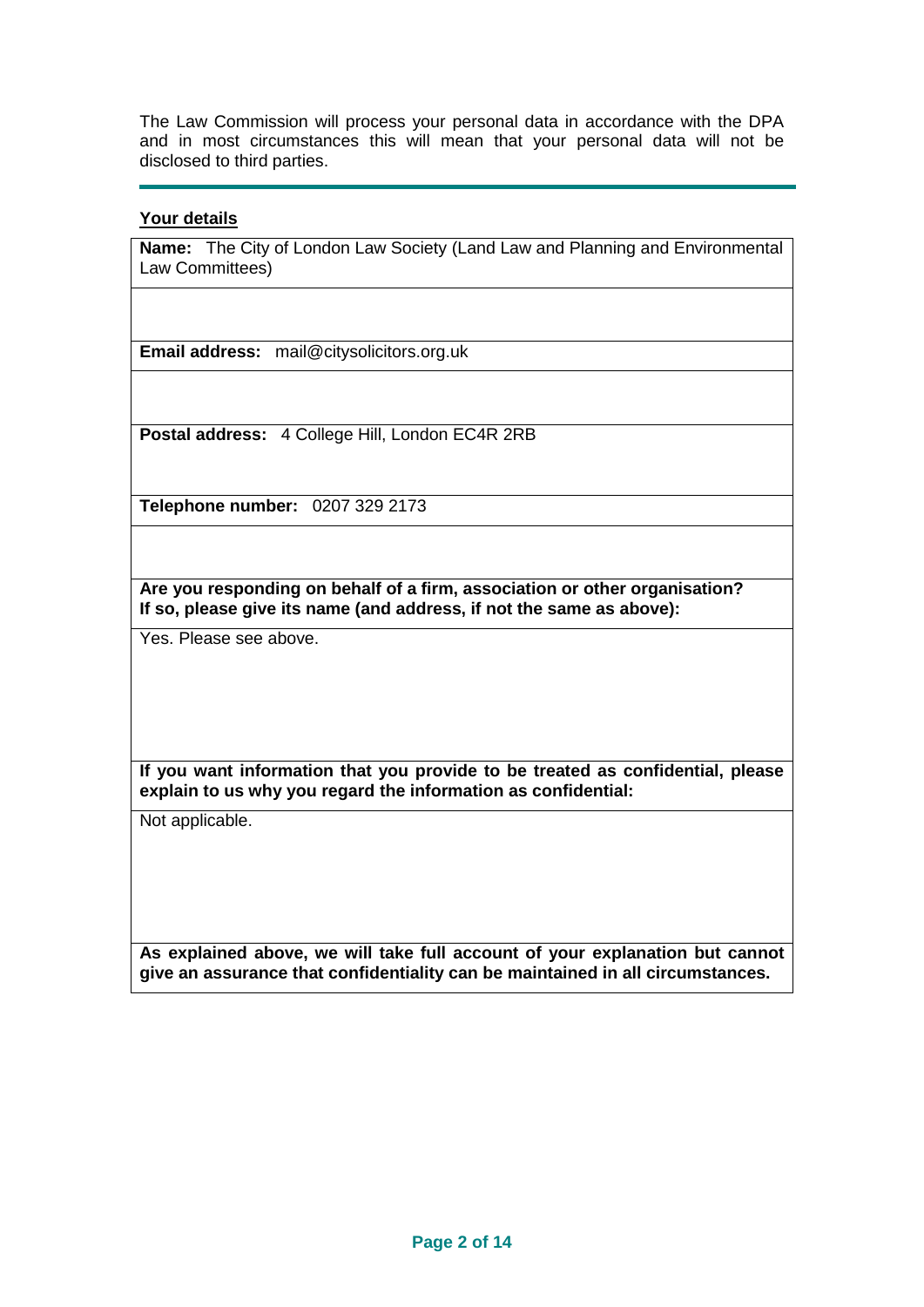We would be grateful for any evidence that consultees can provide which illustrates the impact of possible rights to light claims on the funding of development projects. Are consultees aware of any developments which have failed to secure financing as a result of potential or actual rights to light disputes? If so, what are the costs associated with these types of frustrated developments?

Consultation Paper, Part 1, paragraph 1.30

The respondent does not keep this type of specialist evidence.

We ask consultees to provide evidence as to the proportion of developments which involve rights to light, and evidence of any attendant delays. We would also be interested to know if consultees are aware of any plans for developments which have either been unable to go ahead or had to be altered because of rights to light disputes.

Consultation Paper, Part 1, paragraph 1.35

The respondent does not keep this type of specialist evidence.

Do the figures of the costs of disputes discussed in Chapter 1 conform with consultees' experiences of the cost to a development of rights to light issues? Have these experiences changed since *Heaney* was decided?

Consultation Paper, Part 1, paragraph 1.41

In general terms, following the *Heaney* decision, the respondent is aware of a big increase in the number of claims for damages and the size of the claims.

We ask consultees to provide us with evidence of the costs to developers of engaging with rights to light disputes, particularly with regard to:

(1) the costs involved in preparing for rights to light disputes, including the costs of indemnity insurance, legal fees and the instruction of surveyors;

(2) the cost to developments of delay caused by rights to light disputes;

(3) the cost to developments of altering development plans as a result of

rights to light disputes; and

(4) the amounts set aside (expressed as a percentage of anticipated profits or otherwise) to deal with potential rights to light disputes.

Consultation Paper, Part 1, paragraph 1.43

The respondent does not keep this type of specialist evidence.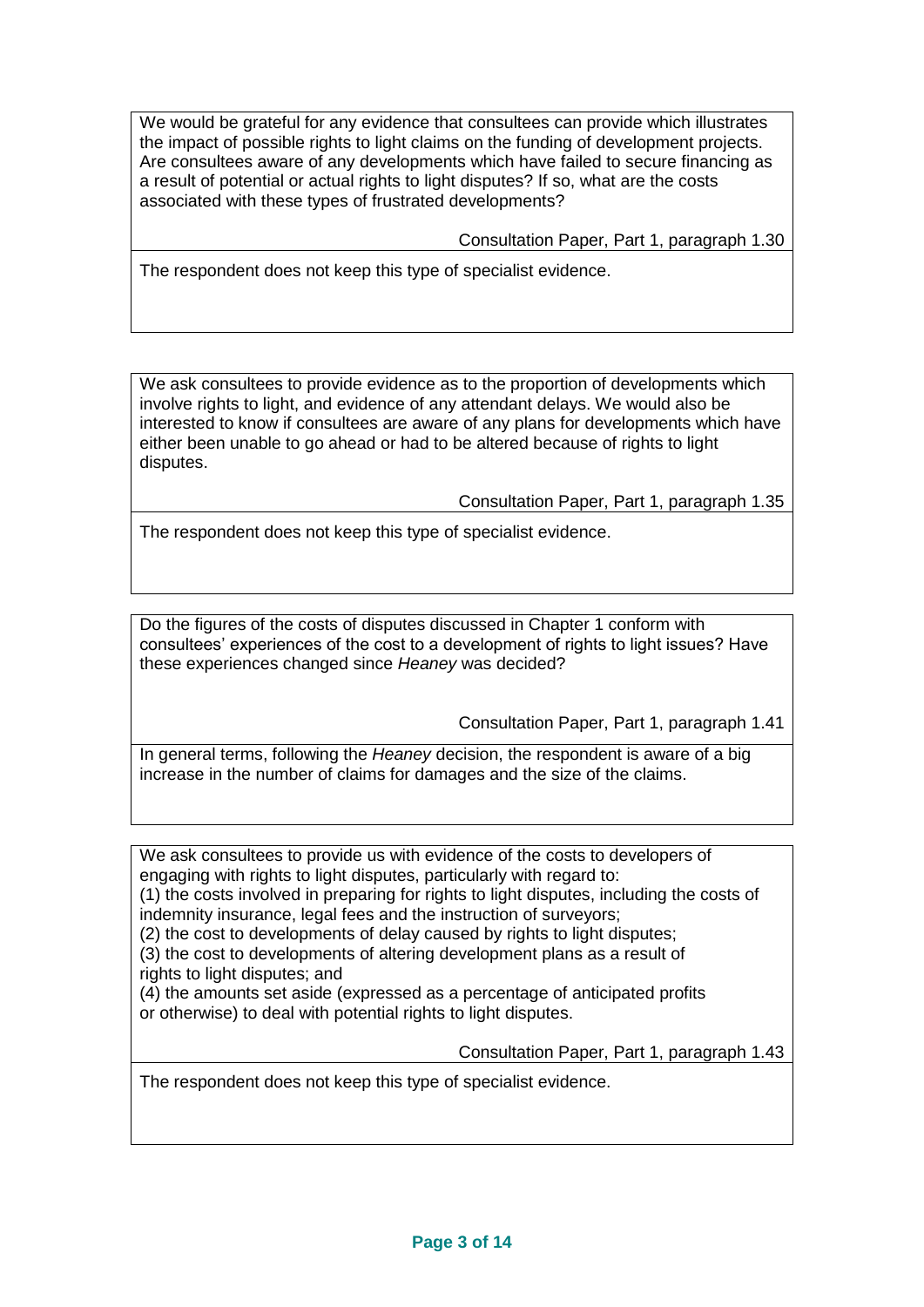We ask consultees to provide us with evidence of the costs to owners of rights to light of engaging in rights to light disputes.

Consultation Paper, Part 1, paragraph 1.45

The respondent does not keep this type of specialist evidence.

We would be grateful for any evidence that consultees can provide about alternative ways in which rights to light disputes are commonly resolved and the costs of doing so, including evidence about the costs of a local authority using section 237 of the Town and Country Planning Act 1990 to resolve rights to light disputes.

Consultation Paper, Part 1, paragraph 1.47

The respondent does not keep this type of specialist evidence.

We would appreciate any evidence that consultees can provide on how the amenity provided by natural light is, or might be, valued.

Consultation Paper, Part 1, paragraph 1.49

The respondent does not keep this type of specialist evidence.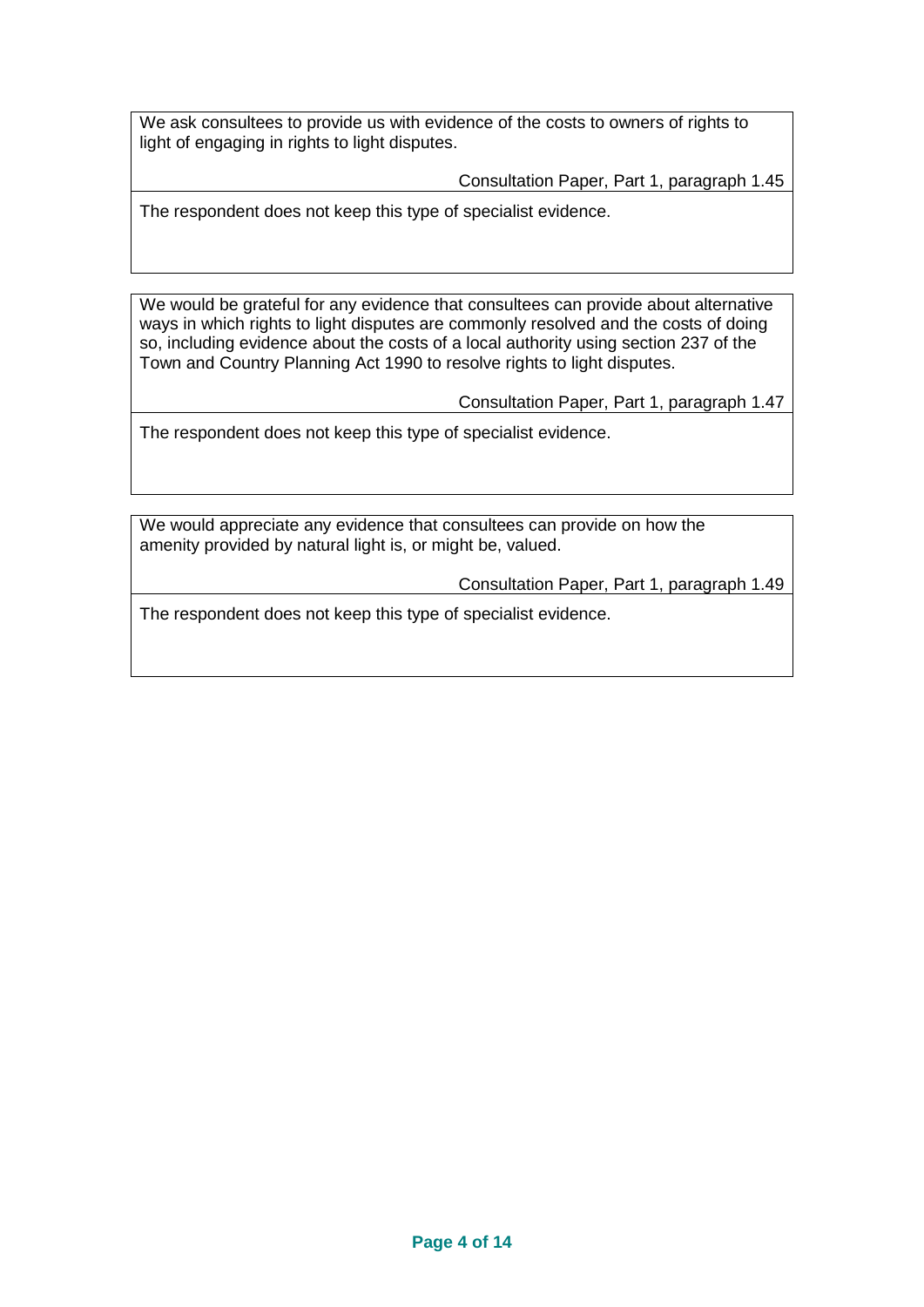We invite consultees to make any further comments, or provide any additional evidence, which they feel may be relevant when assessing the practical and economic impact of rights to light.

Consultation Paper, Part 1, paragraph 1.51 We very much welcome the Law Commission's excellent paper and its balanced and thoughtful consideration of this critical issue. At a time when property development needs a boost, the Law Commission's carefully crafted analysis and proportionate proposals provide greater certainty for developers and less opportunity for procrastination by opponents of development.

However, we do not regard the paper as a "developer's charter", since the proposals provide significant protection for those with an interest in property seeking to protect their light. The proposals rightly highlight those who seek to exploit their private property rights to make some money, but thereby potentially stymie development that brings much needed general economic benefits. The proposals appropriately address those with such an agenda.

We consider that the proposals ensure that development rights are not unnecessarily obstructed, but at the same time property rights are respected. We also consider the tenor and line of your approach to be balanced and we applaud it in addressing the complex issues involved. We make a few observations in response to the following questions.

In general terms, we are somewhat concerned about the impact on these very important proposals of a failure to pass into law the Law Commission's proposed draft legislation in *Making Land Work*. With Parliamentary pressures, if that legislation never reaches the statute books, would this prevent these proposals seeing the legal light of day? Should the Law Commission make it clear that the rights to light paper is independent of *Making Land Work* and proceeds regardless of the ultimate fate of the Law Commission's recommendations on easements and covenants? We should add that we consider the proposed Law of Property Bill to be a major, desirable, step to modernise law relating to land covenants and easements.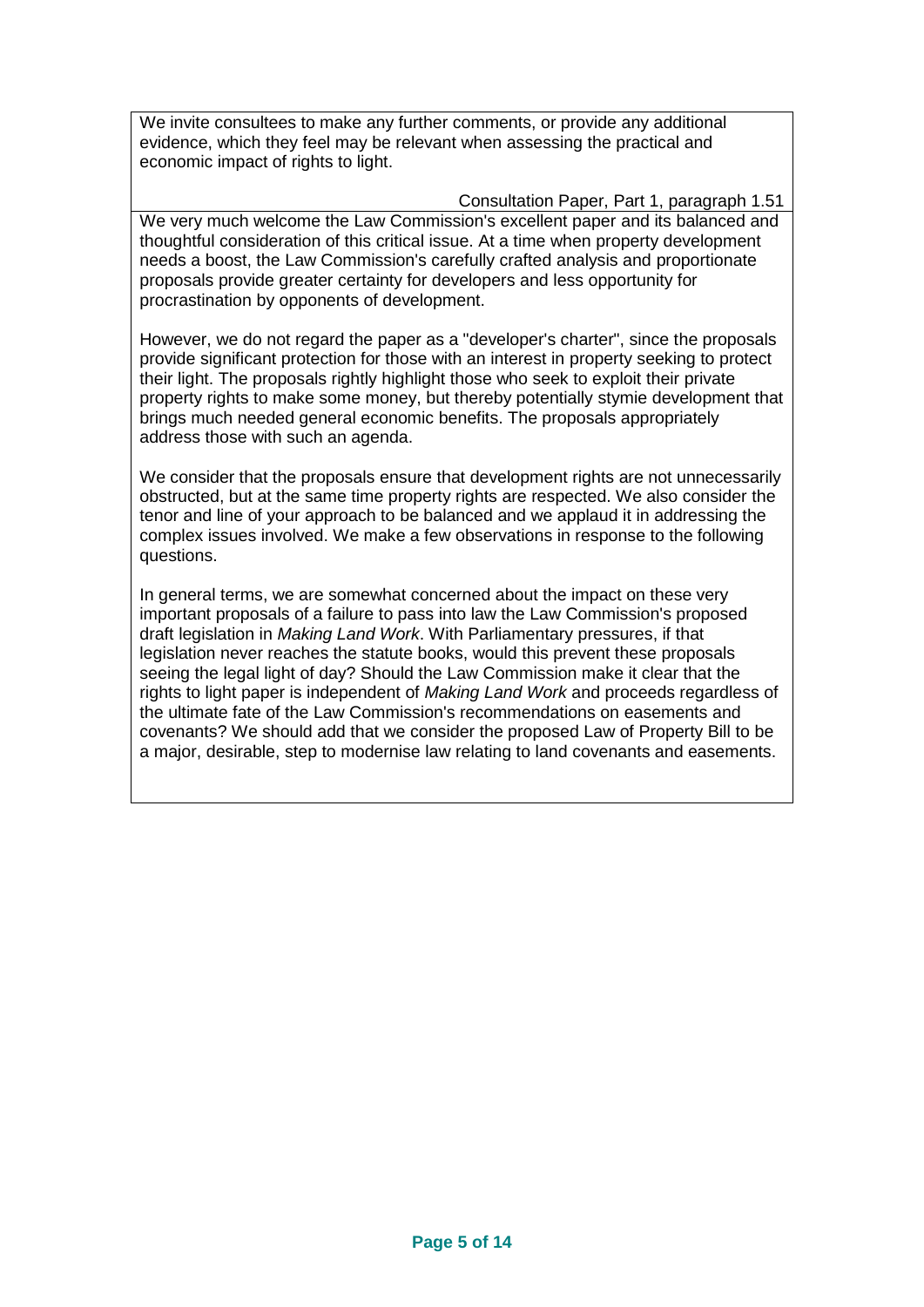We provisionally propose that prescription should be abolished for rights to light.

Do consultees agree?

Consultation Paper, Part 3, paragraph 3.48 There is some difference of opinion on this proposal among those responsible for this response.

A number of us strongly consider that the Law Commission's proposal is an excellent one. The uncertainties involved in ascertaining whether property interests benefit from a prescriptive right to light are a major delaying factor and consequential cost in property development. We understand that the Law Commission cannot interfere with existing prescriptive rights, but the proposal at least means that no new prescriptive rights to light will be created and over time this source of uncertainty will reduce.

The proposal to abolish prescriptive rights to light prospectively should apply not only to prescription at common law and under the Prescription Act 1832, but also prescription by lost modern grant.

Part of the sentiment behind supporting abolition is the objection that a negative easement, of which most property owners are blissfully unaware, can then be used to extract a windfall, perhaps disproportionate to the loss actually suffered by the property owner. By doing nothing, the property owner acquires rights and we agree with the Law Commission that some (but not all) owners are concerned not about the light being lost, but instead about how money can be extracted from the developer.

For those of us who supported the proposal to abolish prescriptive rights to light, we are happy with the proposal for transitional provision mentioned in paragraph 3.50.

However, there is concern among some of us about the implications of abolishing prescriptive rights to light prospectively. This may lead parties on certain transactions to focus on whether rights to light should be expressly granted, which could present difficulties in negotiations. There is also the anomaly of rights to light being the only prescriptive easement abolished.

Although property owners rarely think about the legal basis on which light passes through their windows, they may be unhappy with the future prospect of a more fragile basis for their enjoyment. Also, as the Law Commission noted in paragraph 3.79 of *Making Land Work* in relation to prescription generally, abolition may lead to unforeseen problems such as the inadvertent omission of easements from transfer documentation.

It should also be borne in mind that developers in future may well benefit from the Notice of proposed obstruction procedure in terms of dealing with some of the consequences of prescriptive rights to light.

One of the current problems with prescriptive rights to light is the potential multitude of claims from tenants in a multi-let building scenario. One suggestion, although not universally supported, would be to provide that prescriptive rights to light continue, but only for those who own a freehold interest or a leasehold interest granted for more than seven years. The seven year period ties in with leases that require registration at the Land Registry (making their existence more self-evident), but also removes from the equation leases (usually with little financial value) that are unlikely to be relevant in terms of conferring prescriptive rights. This suggestion could be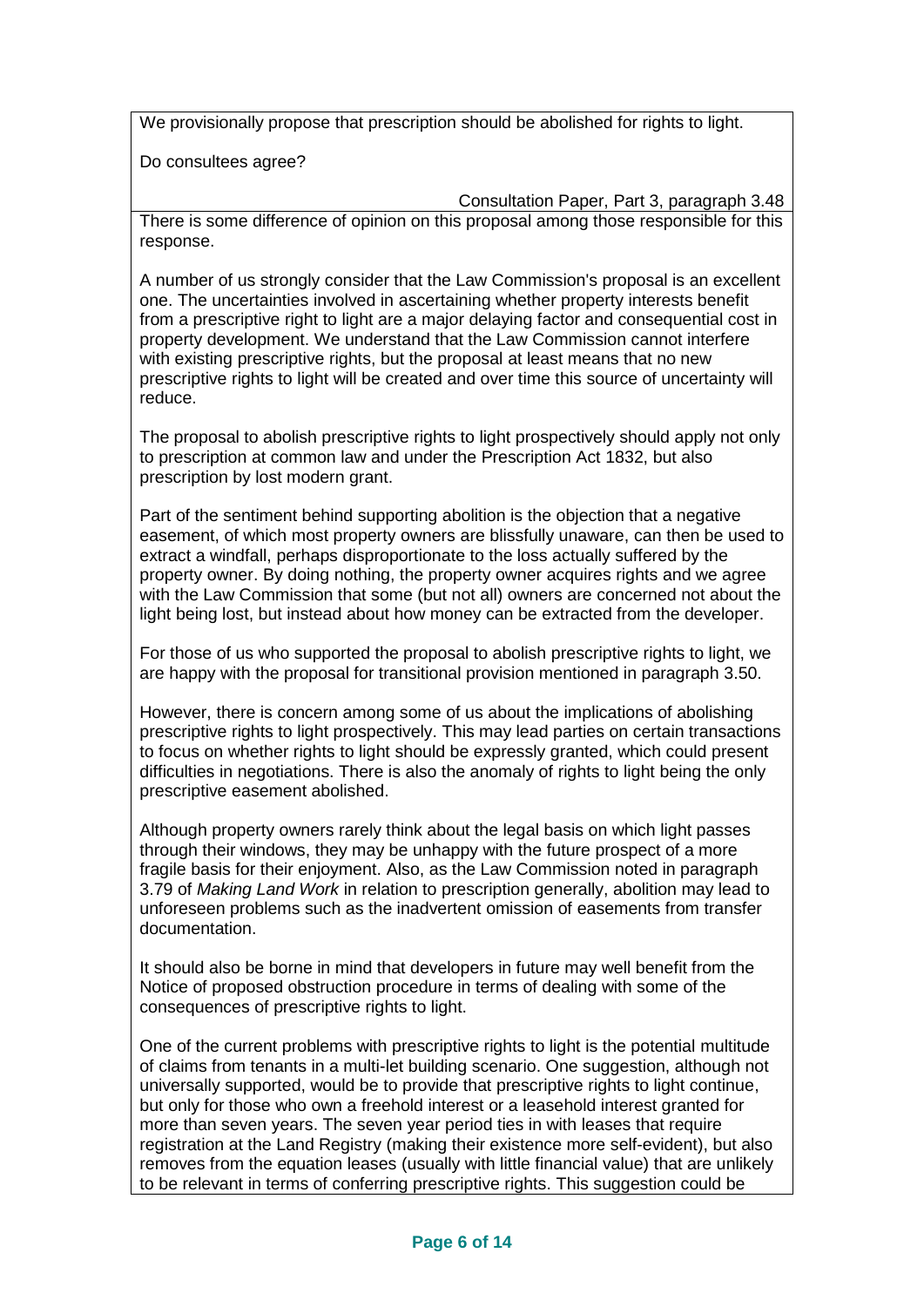seen as a middle ground.

One of the reasons for some of us not favouring the proposal to abolish prescription in relation to rights to light is that it would lead to some property owners, who suffer severe loss of light, and, therefore, amenity, having no legal rights of redress. The common law has developed upon the distinction that an action for nuisance will not lie unless backed by a prescriptive right to light.

Should not some thought be given to a measure allowing claims in nuisance for cases where there is severe loss of amenity to a property in general (as distinct perhaps to certain windows) in those circumstances? Any measure allowing claims in nuisance should, it is suggested, be made subject to constraints on availability to prevent the abundance currently brought on the basis of prescribed rights, in order to preserve the objective of balanced relief of development from current problems.

Certainly, if prescriptive rights to light are to be abolished prospectively, this imposes an even greater responsibility on the planning process (and "daylighting") to protect those who may be adversely impacted by the particular development. However, will this be undermined by permitted development rights potentially increasing, for example, in relation to house extensions?

Consultees, in particular those who do not wish to see the abolition of prescription for rights to light, are asked to tell us their views on the procedural requirements for the service and registration of light obstruction notices under the Rights of Light Act 1959, and whether they wish to see any reform or simplification of those requirements.

Consultation Paper, Part 3, paragraph 3.54

The general view is that the procedure under the 1959 Act is cumbersome and should be simplified. It is recognised that the protective provisions involved serve an important purpose, but they lead often to the process being avoided rather than utilised.

We ask consultees whether reform is needed to the principles governing when an obstruction of light is actionable and, if so, we would be grateful for consultees' suggestions for reform.

Consultation Paper, Part 4, paragraph 4.43

We agree with the Law Commission that the current subjective legal test for when an obstruction is actionable (namely, if it deprives the benefiting party of sufficient light for the beneficial use of the building for any ordinary purpose for which it is adapted) is the correct test. The greater flexibility that this test provides is, generally, helpful and, while perhaps less certain than a more objective test, it should allow for fairer outcomes.

We agree that the current position of a court being able to take account of artificial light when assessing the remedy, strikes the appropriate balance. Artificial light should not be taken into account when deciding whether an obstruction is sufficiently serious to be actionable. If it was, this could make it very difficult for the many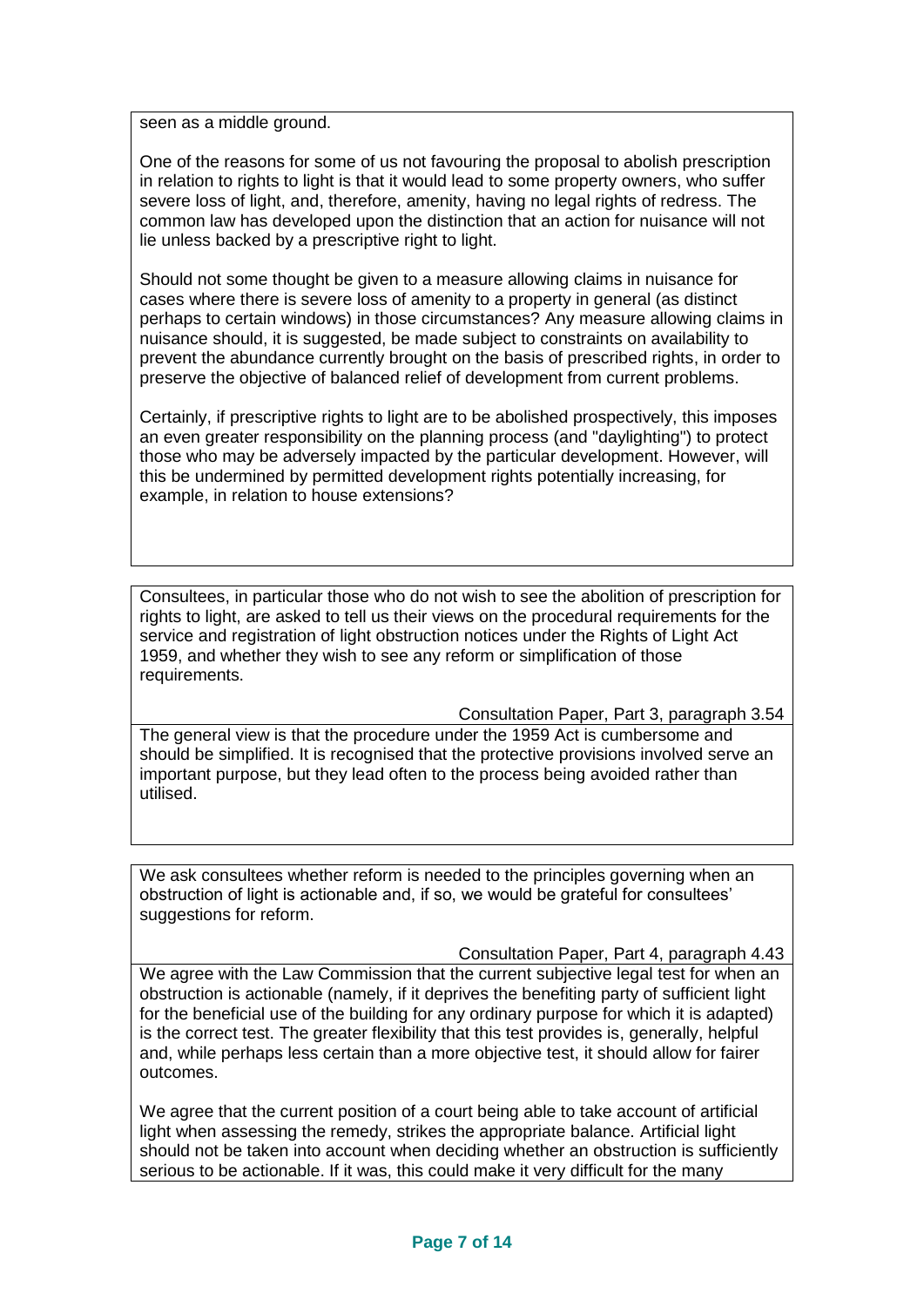commercial buildings that use large amounts of artificial light, to succeed in actions for light obstruction. While such buildings predominantly use artificial light, natural light remains important.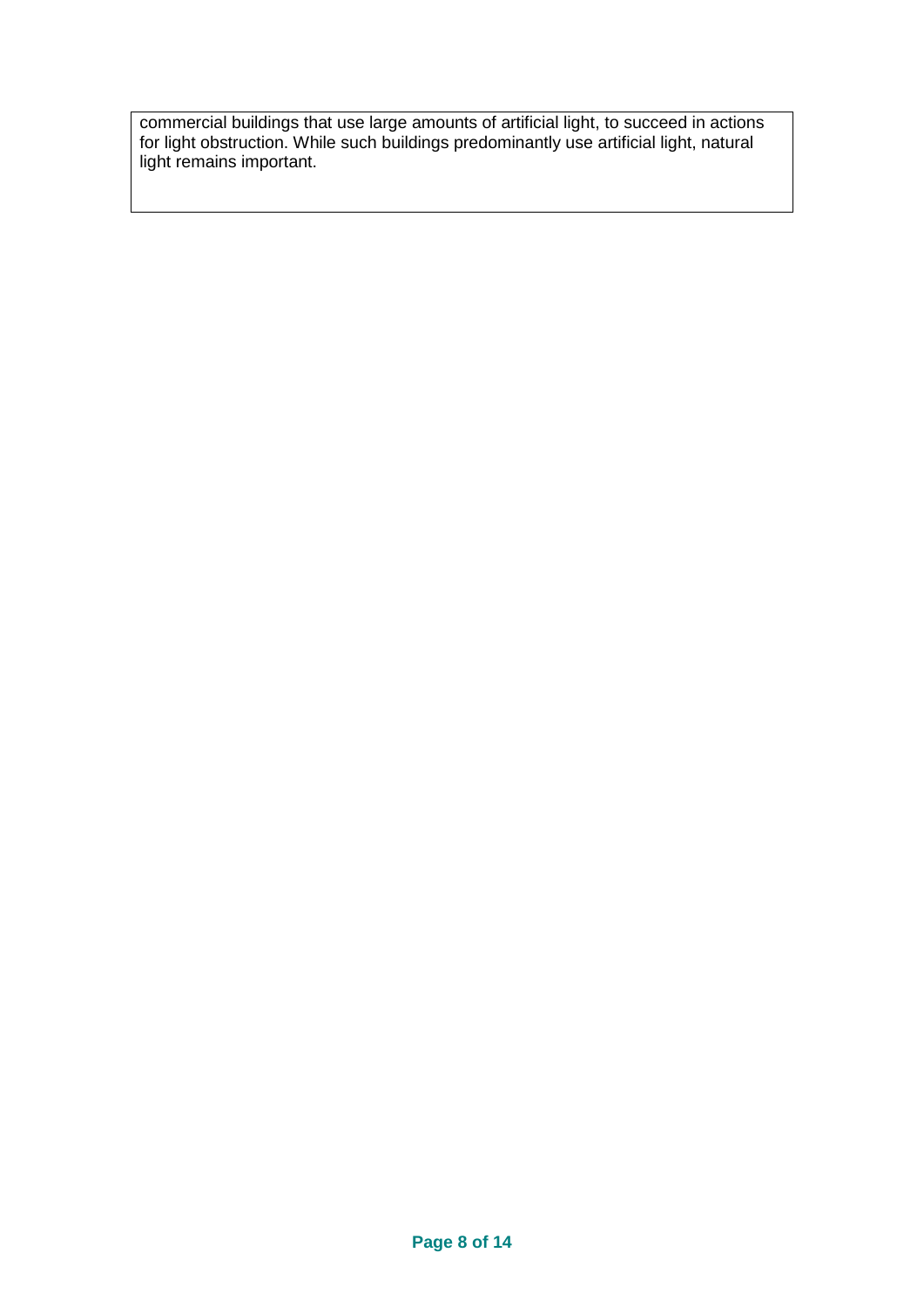We provisionally propose that a court may award damages in substitution for an injunction in rights to light cases if the grant of the injunction would be disproportionate, bearing in mind:

(1) the size of the injury in terms of loss of amenity (which can include consideration of whether artificial light is usually used by the claimant);

(2) whether a monetary payment will be adequate compensation;

(3) the conduct of the claimant;

(4) whether the claimant delayed unreasonably in bringing proceedings; and

(5) the conduct of the defendant.

Do consultees agree?

Consultation Paper, Part 5, paragraph 5.50

We wholeheartedly support the Law Commission's proposal to introduce a new statutory test re-stating *Shelfer* with modifications, but only in relation to rights to light.

While Lindley LJ in *Shelfer* stated that the jurisdiction to award damages should be exercised in only "very exceptional circumstances", those circumstances in the judge's view included "cases in which a plaintiff has shown that he only wants money; vexatious and oppressive cases; and cases where the plaintiff has conducted himself as to render it unjust to give him more than pecuniary relief;" or where the acts complained of are already finished. AL Smith LJ in his guidance highlighted that damages may be given for small injuries that can be adequately compensated by a money payment and where an injunction would be oppressive. Unreasonable delay, for example, by the claimant may disentitle him or her to an injunction.

The courts' application of the *Shelfer* criteria in subsequent cases has led to some uncertainties as to whether an injunction or damages will be awarded. In particular, concern has been expressed at the application of *Shelfer* in the subsequent *Regan*  and *Heaney* decisions. While an injunction is the starting point following *Shelfer*, have the courts sufficiently considered whether those admittedly "very exceptional circumstances" apply? Have the courts adequately considered whether the grant of an injunction will be oppressive, or how the claimant has behaved, such as dilatoriness in bringing a claim?

The inconsistency of the courts' approach in the cases post-*Shelfer* demonstrates the need to introduce the statutory test as to when damages will be awarded in substitution for an injunction in rights to light cases, which will clearly provide greater certainty as to when an injunction will be granted.

The focus in the statutory test that a court may award damages if the grant of the injunction would be disproportionate is, in our view, appropriate. While oppression was mentioned in *Shelfer*, it has not been given adequate weight in all the cases. Is the requirement for a developer to remove part of an already constructed building justified where the losses are small and the affected neighbour has been tardy in making a claim? We, therefore, consider that the emphasis on whether the grant of the injunction would be disproportionate, is key.

We welcome the test's reference to particular factors to be borne in mind in determining whether an injunction is disproportionate. These factors address concerns highlighted by the cases including the claimant's conduct; unreasonable delay in bringing proceedings; and whether money is adequate compensation. We are pleased to note that the factor of loss of amenity specifically mentions use of artificial light. This brings the *Shelfer* criteria into the 21st Century and explicitly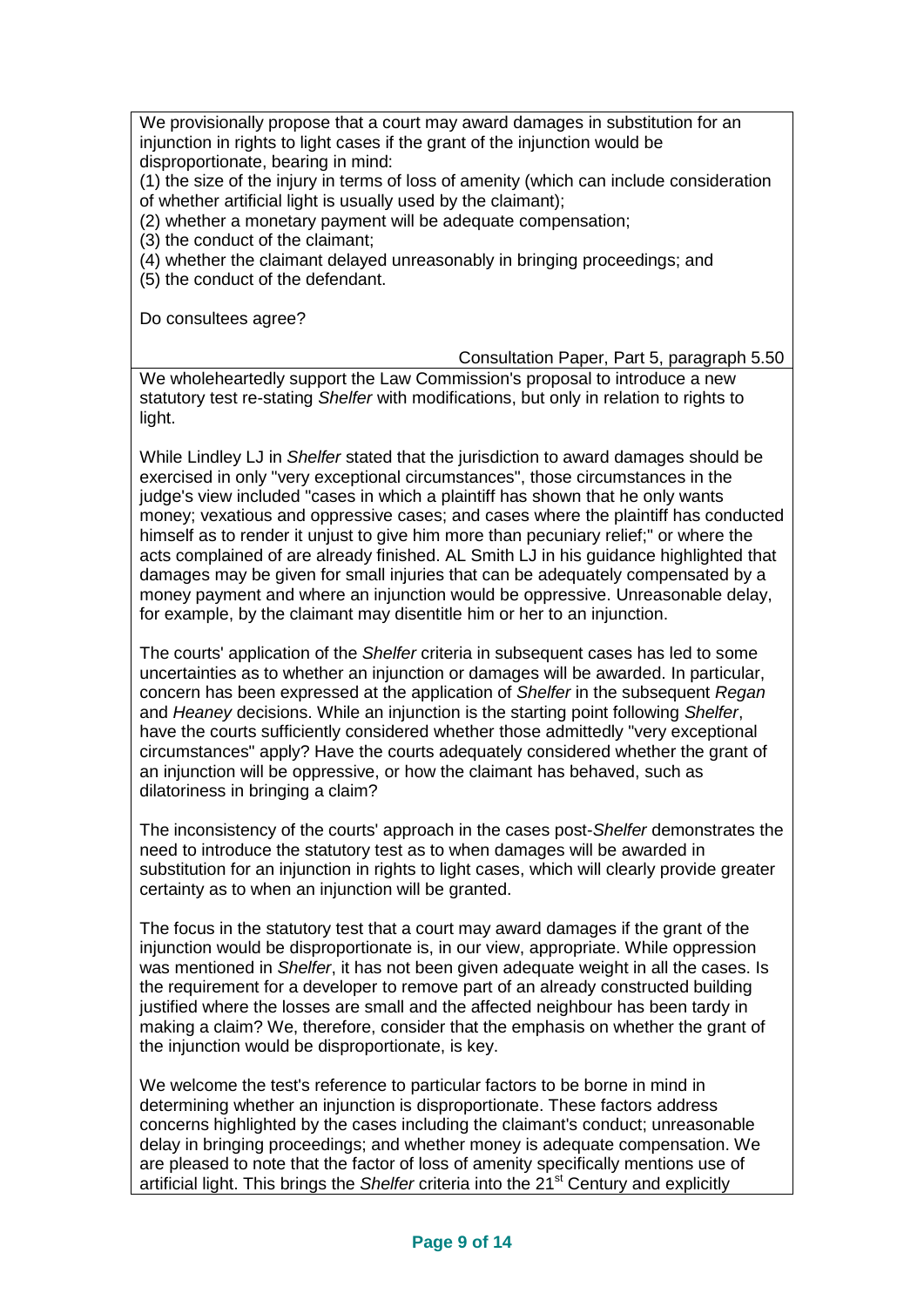makes artificial light a relevant consideration in deciding whether damages will suffice.

We also welcome the Law Commission's assurance that there needs to be flexibility in deciding whether the grant of an injunction would be disproportionate. The factors mentioned may be key, but they may not be the whole story in every situation.

We also agree that "public interest" should not be specifically included as a factor for the reasons mentioned in paragraphs 5.52 and 5.53.

We wonder whether the factors should also include whether the claimant has a lease and its length and nature. If the claimant's interest in a building is short-lived, should this not impact on the likelihood of a successful injunction claim?

We would be grateful for consultees' views on limiting to rights to light cases reform of the test for when damages may be awarded in substitution for an injunction.

Consultation Paper, Part 5, paragraph 5.56

While there may be a little intellectual unease in having a different test for rights to light cases from cases involving an infringement of another easement or a breach of a restrictive covenant, we accept the Law Commission's recommendation. Rights to light cases appear to be the key mischief where there is a critical need for greater certainty. We would not want enactment of the proposed test to be held up by consideration of whether it has other applications. At some future time, perhaps, the Law Commission can consider whether the statutory test for rights to light has a wider application.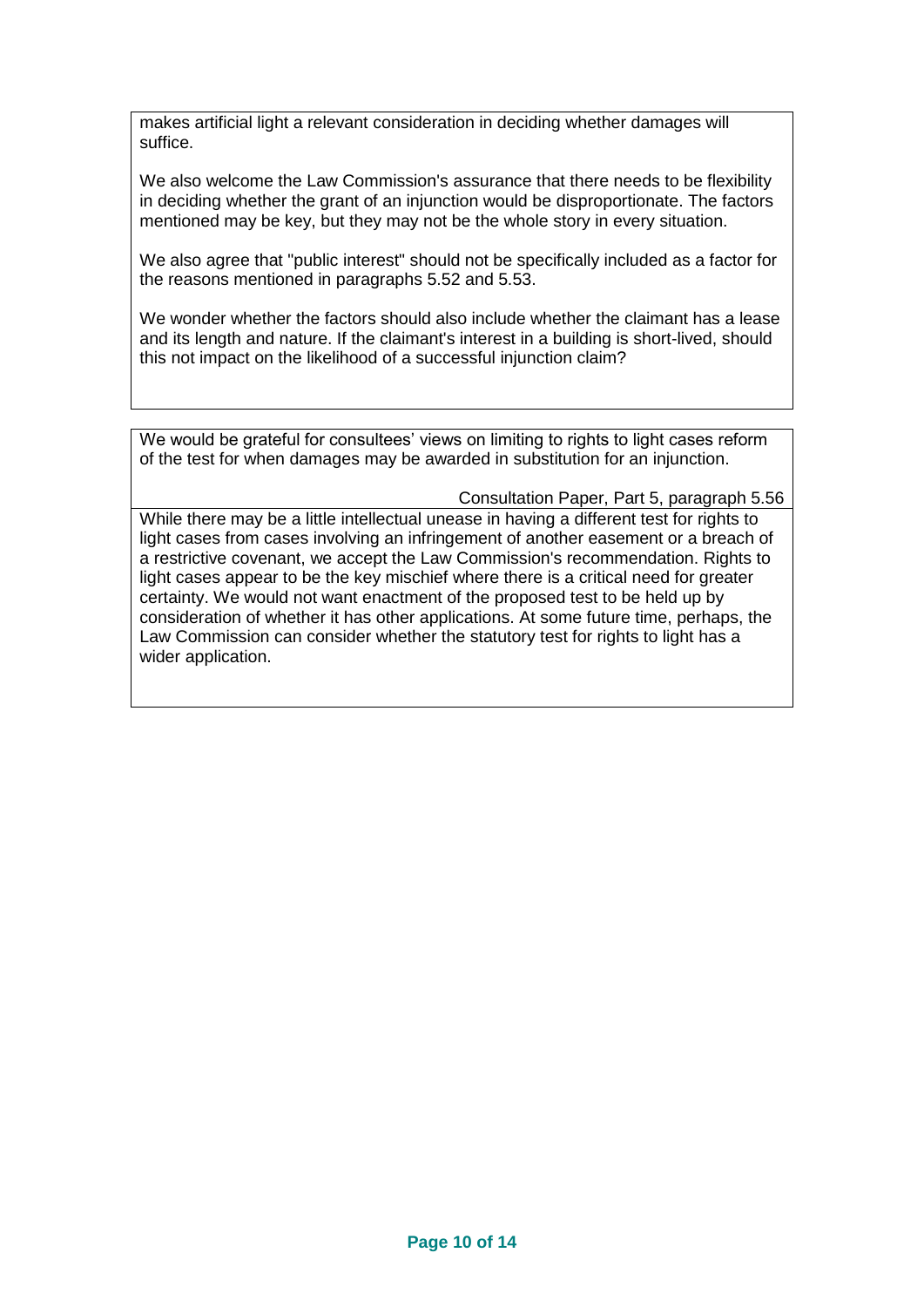We would be grateful for consultees' views on the options for reform of the method of assessment of equitable damages explored in Chapter 5. We would also be grateful for consultees' views on the introduction of a cap on the amount of equitable damages that may be awarded and how this could be achieved in practice.

Consultation Paper, Part 5, paragraph 5.94 Current judicial methods for assessing equitable damages may sometimes appear a little opaque. Witness the "felt right" test applied in *Tamares* and *Heaney*.

There is also some concern that a property owner, who has acquired a right to light without doing anything, can, potentially, have a share of the profits generated by the proposed building that causes the light to be obstructed. We do acknowledge, though, that the developer needs the owner's release to develop. Does this justify, however, an equitable damages payment out of all proportion to the value of the dominant owner's property and more akin to a ransom?

The proposal to allow all easements (including existing rights to light) to be modified or discharged by the Lands Chamber under section 84 of the Law of Property Act 1925 would mean that, if the application was successful, the dominant property owner would receive far less compensation than the ransom value now commanded. This may influence negotiations over a price for release. However, section 84 will not be applicable in situations where, for example, the restriction is not obsolete.

We consider that the Law Commission should give further thought to the introduction of a statutory cap on equitable damages in a rights to light context, in order to avoid disproportionate awards far exceeding the actual loss suffered by the dominant owner.

If the Law Commission does decide that there needs to be some legislation on equitable damages, it may be helpful also to clarify that assessment of equitable damages should take account of whether the dominant property is residential or commercial and how much reliance there is on artificial light (unless the Law Commission considers that this is already covered by the existing law).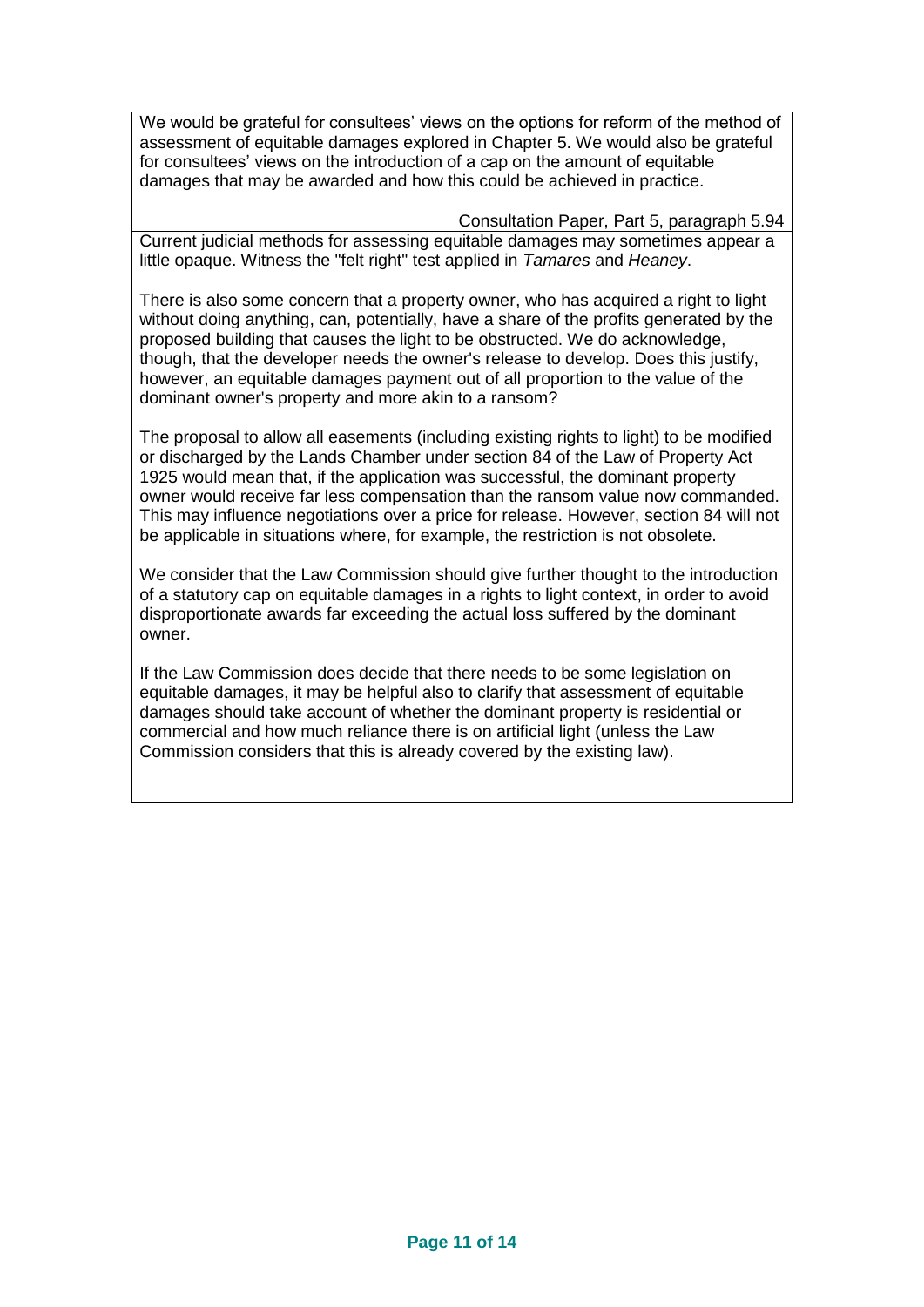We provisionally propose that a court should not be able to grant an injunction to prevent or remedy an infringement of a right to light where the dominant owner has received a Notice of Proposed Obstruction and has not protected his or her right to an injunction in accordance with the procedure described in Chapter 6 and illustrated by the draft clauses at Appendix C of this Consultation Paper.

Do consultees agree?

Consultation Paper, Part 6, paragraph 6.47

In general terms, we agree with the principle of the process. It is important to bring matters to a head, injunction-wise and to address those who manipulate their rights to extract ransoms, with the consequential adverse impact on potential developments and the economic benefits that they may bring.

We welcome the Law Commission's acknowledgment in paragraph 6.9 that the procedure "will be used as a last resort following extensive negotiations which have failed to result in agreement". However, it is quite possible that developers may well want to get the ball rolling as soon as possible in view of the time periods integral to the process, in order to flush out potential claimants and better understand as early as possible how many potential injunction situations they may face.

In a situation where the dominant property has a large number of tenants, the procedure will be very bureaucratic with notices and the ensuing process applying to maybe 50 or 100 tenants in a building. We would ask the Law Commission to consider if there is any way of streamlining the notice procedure in relation to tenants in a building.

We also wonder whether property owners or tenants may use the procedure for tactical reasons to drag matters out for as long as possible. If this can be proven, should there be costs consequences? The introduction of the statutory test as to when damages will be awarded in substitution for an injunction in rights to light cases should deter some from such a tactical approach.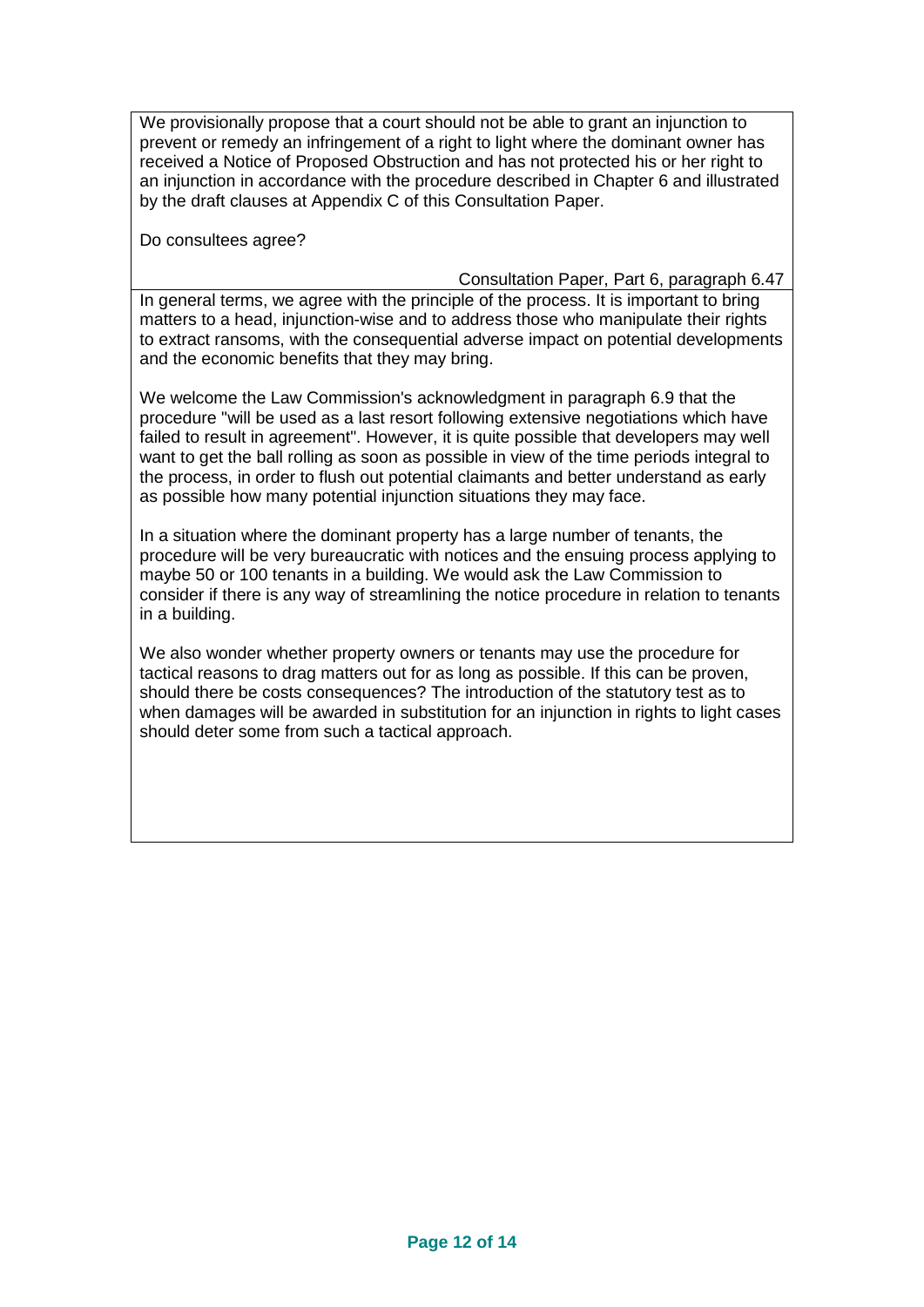We would be grateful for consultees' comments on the detail of the Notice of Proposed Obstruction procedure as provisionally proposed, including:

(1) the form and content of the notice;

(2) the rules governing service of the notice;

(3) the third-party effect of the notice;

(4) responding to the notice by a counter-notice and issuing proceedings;

(5) multiple-notices and shelf-life; and

(6) cost recovery.

Consultation Paper, Part 6, paragraph 6.48

The respective four month periods to respond and negotiate seem about right – a sufficient time to respond and negotiate, but not so long as to unreasonably halt the development process.

We consider that the five year time limit for putting into effect the obstruction mentioned in paragraph 6.33 is about right (in view of possible delays in the construction process). However, with the best will in the world, developers' plans can change and result in a greater infringement. In that regard, we do wonder whether the inability to serve a further NPO for five years is unduly restrictive. Should the period be three years, after which the existing NPO can be withdrawn and replaced with a new one and the procedure starts again?

More precision is needed in terms of the developer's continuing obligation to inform the dominant owner of changes to its plans, mentioned in paragraph 6.45. What does such an obligation entail – how often, what mode of communication?

Also a little more clarity is needed on what happens if the dominant owner does not issue proceedings if negotiations are unsuccessful at the end of the four months. If the Law Commission considers that the Civil Procedure Rules cover the position, perhaps this can be expressly stated.

We would be grateful for consultees' views on the suitability and practicability of limiting the Notice of Proposed Obstruction procedure to use in relation to rights to light benefiting commercial premises only.

Consultation Paper, Part 6, paragraph 6.50

The obvious problem with such a limitation is how the procedure should be applied to a mixed commercial and residential use building. Many developments are mixed use and, if the notice procedure is intended to provide greater comfort to developers in relation to injunctions, the procedure will ultimately fail if it cannot be used for half the tenants in a building who are residential.

We accept that perhaps some residential tenants may not be best placed to respond promptly to the notice, but the same point could be applied to some commercial tenants, not all of whom are large and wealthy corporations.

We consider that no convincing argument has been presented for limiting the notice procedure to commercial premises.